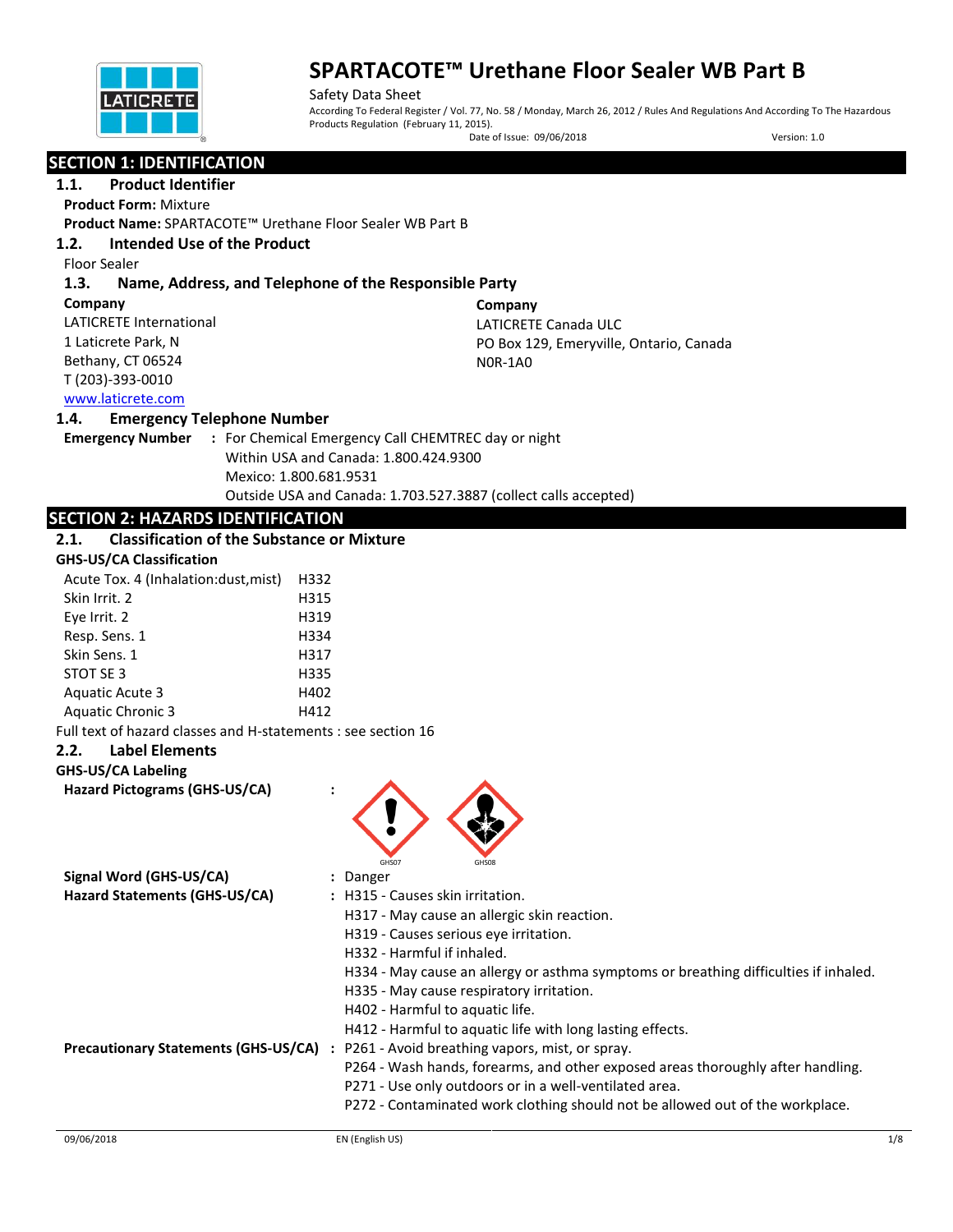Safety Data Sheet

According To Federal Register / Vol. 77, No. 58 / Monday, March 26, 2012 / Rules And Regulations And According To The Hazardous Products Regulation (February 11, 2015).

- P273 Avoid release to the environment.
- P280 Wear protective gloves, protective clothing, and eye protection.
- P284 [In case of inadequate ventilation] wear respiratory protection.
- P302+P352 IF ON SKIN: Wash with plenty of water.

P304+P340 - IF INHALED: Remove person to fresh air and keep comfortable for breathing.

P305+P351+P338 - IF IN EYES: Rinse cautiously with water for several minutes. Remove contact lenses, if present and easy to do. Continue rinsing.

P312 - Call a POISON CENTER or doctor if you feel unwell.

P321 - Specific treatment (see section 4 on this SDS).

P333+P313 - If skin irritation or rash occurs: Get medical advice/attention.

P337+P313 - If eye irritation persists: Get medical advice/attention.

P342+P311 - If experiencing respiratory symptoms: Call a POISON CENTER or doctor.

P362+P364 - Take off contaminated clothing and wash it before reuse.

P403+P233 - Store in a well-ventilated place. Keep container tightly closed.

P405 - Store locked up.

P501 - Dispose of contents/container in accordance with local, regional, national, and international regulations.

### **2.3. Other Hazards**

Exposure may aggravate pre-existing eye, skin, or respiratory conditions.

### **2.4. Unknown Acute Toxicity (GHS-US/CA)**

### No data available

## **SECTION 3: COMPOSITION/INFORMATION ON INGREDIENTS**

## **3.1. Substance**

Not applicable

#### **3.2. Mixture**

| <b>Name</b>                                    | <b>Product Identifier</b> | $%$ $*$   | <b>GHS Ingredient Classification</b>        |
|------------------------------------------------|---------------------------|-----------|---------------------------------------------|
| Hexamethylene diisocyanate homopolymer         | (CAS-No.) 28182-81-2      | $70 - 80$ | Acute Tox. 4 (Inhalation: dust, mist), H332 |
|                                                |                           |           | Skin Irrit. 2, H315                         |
|                                                |                           |           | Eye Irrit. 2, H319                          |
|                                                |                           |           | Skin Sens. 1, H317                          |
|                                                |                           |           | STOT SE 3, H335                             |
|                                                |                           |           | Aquatic Chronic 3, H412                     |
| Cyclohexanamine, N,N-dimethyl-, compounds with | (CAS-No.) 666723-27-9     | $15 - 25$ | Acute Tox. 4 (Inhalation), H332             |
| 3-(cyclohexylamino)-1-propanesulfonic acid-    |                           |           | Skin Sens. 1, H317                          |
| blocked 1,6-diisocyanatohexane homopolymer     |                           |           | <b>STOT SE 3, H335</b>                      |
|                                                |                           |           | Aquatic Acute 3, H402                       |
| Hexamethylene diisocyanate                     | (CAS-No.) 822-06-0        | $= 0.2$   | PHNOC <sub>1</sub>                          |
|                                                |                           |           | Acute Tox. 4 (Oral), H302                   |
|                                                |                           |           | Acute Tox. 3 (Dermal), H311                 |
|                                                |                           |           | Acute Tox. 1 (Inhalation: vapor), H330      |
|                                                |                           |           | Skin Corr. 1C, H314                         |
|                                                |                           |           | Eye Dam. 1, H318                            |
|                                                |                           |           | Resp. Sens. 1, H334                         |
|                                                |                           |           | Skin Sens. 1, H317                          |
|                                                |                           |           | Aquatic Acute 3, H402                       |

Full text of H-phrases: see section 16

\*Percentages are listed in weight by weight percentage (w/w%) for liquid and solid ingredients. Gas ingredients are listed in volume by volume percentage (v/v%).

### **SECTION 4: FIRST AID MEASURES**

## **4.1. Description of First-aid Measures**

**General:** Never give anything by mouth to an unconscious person. If you feel unwell, seek medical advice (show the label where possible).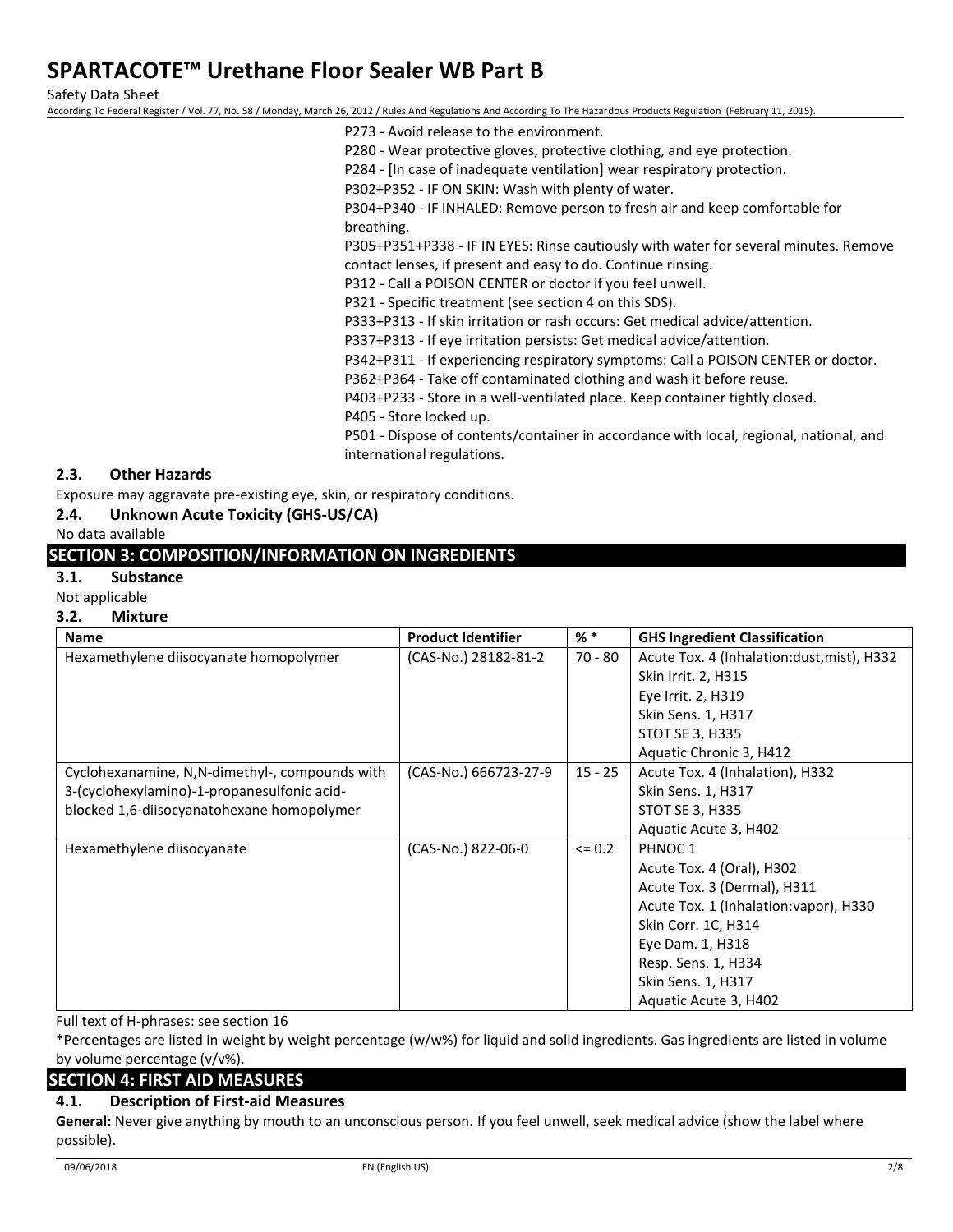### Safety Data Sheet

According To Federal Register / Vol. 77, No. 58 / Monday, March 26, 2012 / Rules And Regulations And According To The Hazardous Products Regulation (February 11, 2015).

**Inhalation:** When symptoms occur: go into open air and ventilate suspected area. Remove to fresh air and keep at rest in a position comfortable for breathing. Get medical advice/attention.

**Skin Contact:** Remove contaminated clothing. Immediately drench affected area with water for at least 15 minutes. Obtain medical attention if irritation/rash develops or persists.

**Eye Contact:** Immediately rinse with water for at least 15 minutes. Remove contact lenses, if present and easy to do. Continue rinsing. Obtain medical attention.

**Ingestion:** Rinse mouth. Do NOT induce vomiting. Obtain medical attention.

## **4.2. Most Important Symptoms and Effects Both Acute and Delayed**

**General:** Harmful if inhaled. Causes skin irritation. Causes serious eye irritation. Skin sensitization. May cause allergy or asthma symptoms or breathing difficulties if inhaled. May cause respiratory irritation.

**Inhalation:** Inhalation is likely to cause adverse health effects including but not limited to: irritation, difficulty breathing, and unconsciousness. Irritation of the respiratory tract and the other mucous membranes. Exposure may produce cough, mucous secretions, shortness of breath, chest tightness or other symptoms indicative of an allergic/sensitization reaction.

**Skin Contact:** Redness, pain, swelling, itching, burning, dryness, and dermatitis. May cause an allergic skin reaction.

**Eye Contact:** Contact causes severe irritation with redness and swelling of the conjunctiva.

**Ingestion:** Ingestion may cause adverse effects.

**Chronic Symptoms:** None expected under normal conditions of use.

### **4.3. Indication of Any Immediate Medical Attention and Special Treatment Needed**

If exposed or concerned, get medical advice and attention. If medical advice is needed, have product container or label at hand.

## **SECTION 5: FIRE-FIGHTING MEASURES**

### **5.1. Extinguishing Media**

**Suitable Extinguishing Media:** Water spray, fog, carbon dioxide (CO<sub>2</sub>), alcohol-resistant foam, or dry chemical.

**Unsuitable Extinguishing Media:** Do not use a heavy water stream. Use of heavy stream of water may spread fire.

### **5.2. Special Hazards Arising From the Substance or Mixture**

**Fire Hazard:** Not considered flammable but may burn at high temperatures.

**Explosion Hazard:** Product is not explosive.

**Reactivity:** Hazardous reactions will not occur under normal conditions.

## **5.3. Advice for Firefighters**

**Precautionary Measures Fire:** Exercise caution when fighting any chemical fire.

**Firefighting Instructions:** Use water spray or fog for cooling exposed containers.

**Protection During Firefighting:** Do not enter fire area without proper protective equipment, including respiratory protection. **Hazardous Combustion Products**: Carbon oxides (CO, CO2). Nitrogen oxides. Isocyanates. Isocyanic acid.

**Other Information:** Do not allow run-off from fire fighting to enter drains or water courses.

## **Reference to Other Sections**

Refer to Section 9 for flammability properties.

### **SECTION 6: ACCIDENTAL RELEASE MEASURES**

### **6.1. Personal Precautions, Protective Equipment and Emergency Procedures**

**General Measures:** Do not breathe vapor, mist or spray. Do not get in eyes, on skin, or on clothing.

### **6.1.1. For Non-Emergency Personnel**

**Protective Equipment:** Use appropriate personal protective equipment (PPE).

**Emergency Procedures:** Evacuate unnecessary personnel.

### **6.1.2. For Emergency Personnel**

**Protective Equipment:** Equip cleanup crew with proper protection.

**Emergency Procedures:** Upon arrival at the scene, a first responder is expected to recognize the presence of dangerous goods, protect oneself and the public, secure the area, and call for the assistance of trained personnel as soon as conditions permit. Ventilate area.

### **6.2. Environmental Precautions**

Prevent entry to sewers and public waters. Avoid release to the environment.

## **6.3. Methods and Materials for Containment and Cleaning Up**

**For Containment:** Contain any spills with dikes or absorbents to prevent migration and entry into sewers or streams. As an immediate precautionary measure, isolate spill or leak area in all directions. Ventilate area.

**Methods for Cleaning Up:** Clean up spills immediately and dispose of waste safely. Transfer spilled material to a suitable container for disposal. Contact competent authorities after a spill.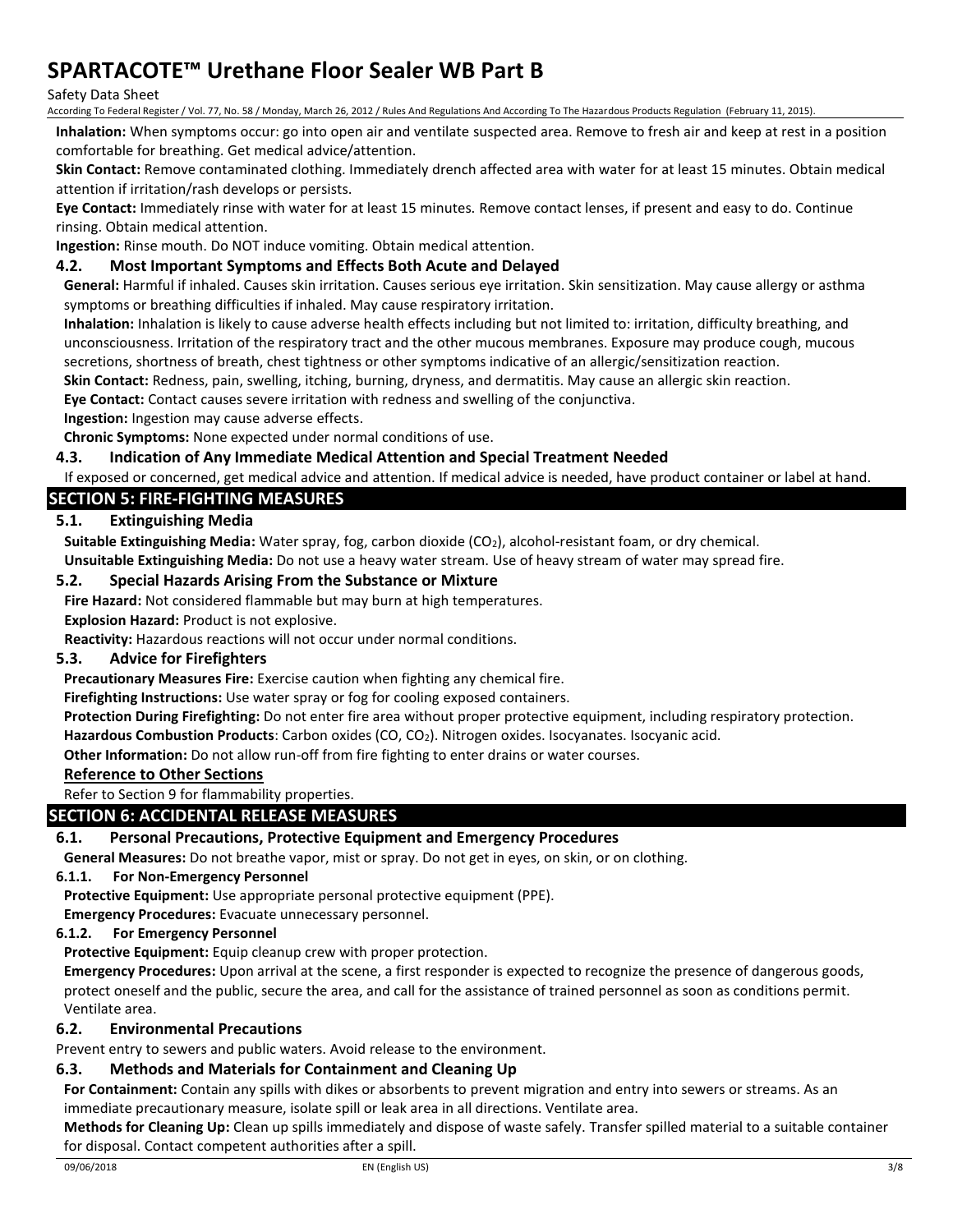#### Safety Data Sheet

According To Federal Register / Vol. 77, No. 58 / Monday, March 26, 2012 / Rules And Regulations And According To The Hazardous Products Regulation (February 11, 2015).

### **6.4. Reference to Other Sections**

See Section 8 for exposure controls and personal protection and Section 13 for disposal considerations.

# **SECTION 7: HANDLING AND STORAGE**

## **7.1. Precautions for Safe Handling**

**Precautions for Safe Handling:** Avoid breathing vapors, mist, spray. Avoid contact with eyes, skin and clothing. Use only outdoors or in a well-ventilated area. Wash hands and other exposed areas with mild soap and water before eating, drinking or smoking and when leaving work.

**Hygiene Measures:** Handle in accordance with good industrial hygiene and safety procedures.

### **7.2. Conditions for Safe Storage, Including Any Incompatibilities**

**Technical Measures:** Comply with applicable regulations.

**Storage Conditions:** Keep container closed when not in use. Store in a dry, cool place. Keep/Store away from direct sunlight, extremely high or low temperatures and incompatible materials. Store locked up/in a secure area.

**Incompatible Materials:** Strong acids, strong bases, strong oxidizers. Amines. Alcohols. Copper and its alloys. Water, humidity.

### **7.3. Specific End Use(s)**

Floor Sealer

## **SECTION 8: EXPOSURE CONTROLS/PERSONAL PROTECTION**

### **8.1. Control Parameters**

For substances listed in section 3 that are not listed here, there are no established Exposure limits from the manufacturer, supplier, importer, or the appropriate advisory agency including: ACGIH (TLV), AIHA (WEEL), NIOSH (REL), OSHA (PEL), or Canadian provincial governments.

| Hexamethylene diisocyanate (822-06-0) |                                          |                                                          |
|---------------------------------------|------------------------------------------|----------------------------------------------------------|
| <b>USA ACGIH</b>                      | ACGIH TWA (ppm)                          | 0.005 ppm                                                |
| <b>USA ACGIH</b>                      | <b>Biological Exposure Indices (BEI)</b> | 15 µg/g Kreatinin Parameter: 1,6-Hexamethylenediamine    |
|                                       |                                          | with hydrolysis - Medium: urine - Sampling time: end of  |
|                                       |                                          | shift (nonspecific)                                      |
| <b>USA NIOSH</b>                      | NIOSH REL (TWA) (mg/m <sup>3</sup> )     | $0.035$ mg/m <sup>3</sup>                                |
| <b>USA NIOSH</b>                      | NIOSH REL (TWA) (ppm)                    | 0.005 ppm                                                |
| <b>USA NIOSH</b>                      | NIOSH REL (ceiling) (mg/m <sup>3</sup> ) | $0.14 \text{ mg/m}^3$                                    |
| <b>USA NIOSH</b>                      | NIOSH REL (ceiling) (ppm)                | $0.02$ ppm                                               |
| <b>Alberta</b>                        | OEL TWA (mg/m <sup>3</sup> )             | $0.03$ mg/m <sup>3</sup>                                 |
| <b>Alberta</b>                        | OEL TWA (ppm)                            | 0.005 ppm                                                |
| <b>British Columbia</b>               | OEL Ceiling (ppm)                        | $0.01$ ppm                                               |
| <b>British Columbia</b>               | OEL TWA (ppm)                            | 0.005 ppm                                                |
| <b>Manitoba</b>                       | OEL TWA (ppm)                            | 0.005 ppm                                                |
| <b>New Brunswick</b>                  | OEL TWA (mg/m <sup>3</sup> )             | $0.034$ mg/m <sup>3</sup>                                |
| <b>New Brunswick</b>                  | OEL TWA (ppm)                            | 0.005 ppm                                                |
| <b>Newfoundland &amp; Labrador</b>    | OEL TWA (ppm)                            | 0.005 ppm                                                |
| <b>Nova Scotia</b>                    | OEL TWA (ppm)                            | 0.005 ppm                                                |
| <b>Nunavut</b>                        | OEL STEL (ppm)                           | 0.015 ppm                                                |
| <b>Nunavut</b>                        | OEL TWA (ppm)                            | 0.005 ppm                                                |
| <b>Northwest Territories</b>          | OEL STEL (ppm)                           | 0.015 ppm                                                |
| <b>Northwest Territories</b>          | OEL TWA (ppm)                            | 0.005 ppm                                                |
| <b>Ontario</b>                        | OEL Ceiling (ppm)                        | 0.02 ppm (designated substances regulation)              |
| Ontario                               | OEL TWA (ppm)                            | 0.005 ppm (designated substances regulation)             |
|                                       |                                          | 0.005 ppm (applies to workplaces to which the designated |
|                                       |                                          | substances regulation does not apply)                    |
| <b>Prince Edward Island</b>           | OEL TWA (ppm)                            | 0.005 ppm                                                |
| Québec                                | VEMP ( $mg/m3$ )                         | $0.034$ mg/m <sup>3</sup>                                |
| Québec                                | VEMP (ppm)                               | 0.005 ppm                                                |
| Saskatchewan                          | OEL STEL (ppm)                           | 0.015 ppm                                                |
| Saskatchewan                          | OEL TWA (ppm)                            | 0.005 ppm                                                |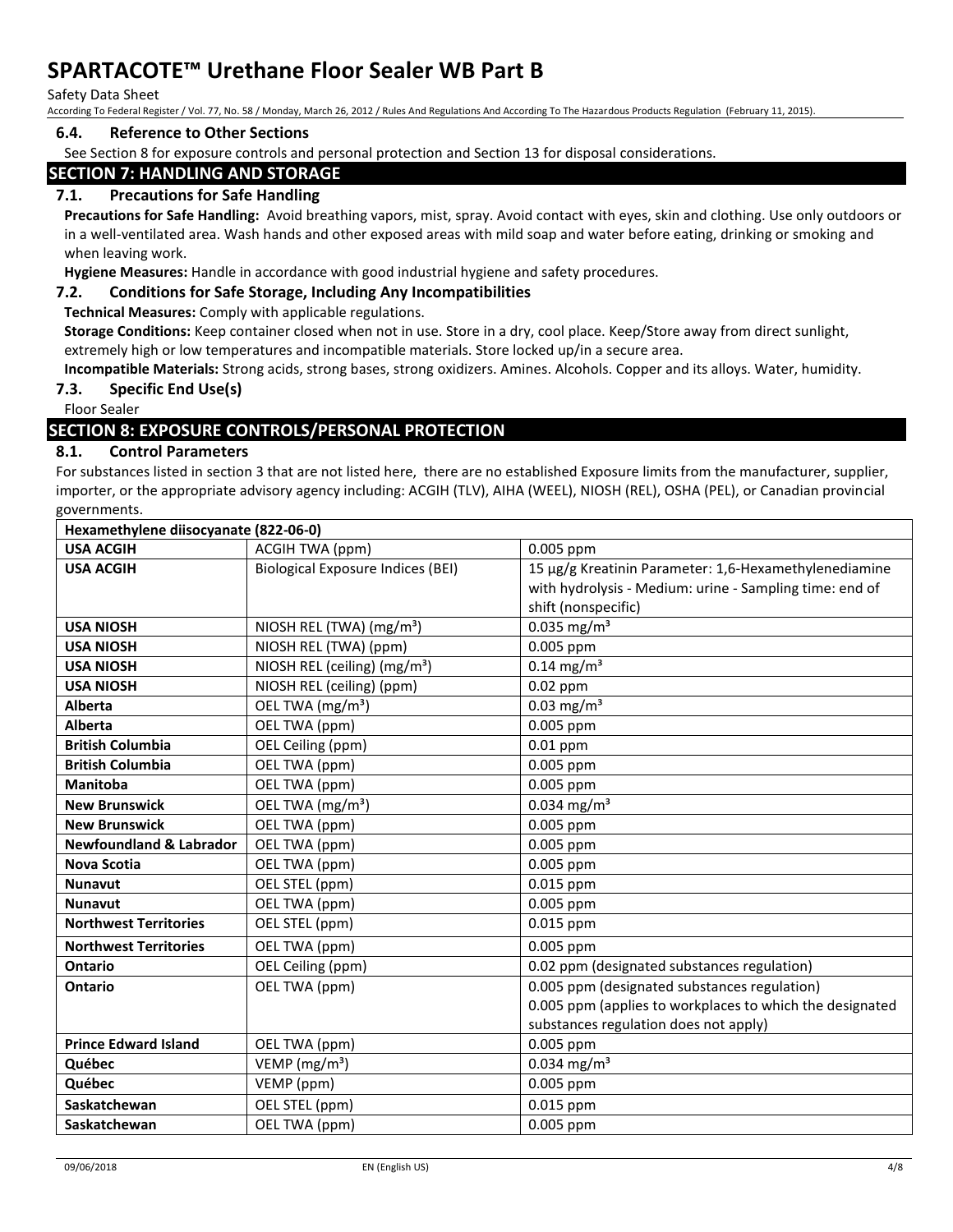Safety Data Sheet

According To Federal Register / Vol. 77, No. 58 / Monday, March 26, 2012 / Rules And Regulations And According To The Hazardous Products Regulation (February 11, 2015).

### **8.2. Exposure Controls**

**Appropriate Engineering Controls:** Emergency eye wash fountains and safety showers should be available in the immediate vicinity of any potential exposure. Ensure adequate ventilation, especially in confined areas. Ensure all national/local regulations are observed. Gas detectors should be used when toxic gases may be released.

**Personal Protective Equipment:** Gloves. Protective clothing. Protective goggles. Insufficient ventilation: wear respiratory protection.



**Materials for Protective Clothing:** Chemically resistant materials and fabrics.

**Hand Protection:** Wear protective gloves.

**Eye and Face Protection:** Chemical safety goggles.

**Skin and Body Protection:** Wear suitable protective clothing.

**Respiratory Protection:** If exposure limits are exceeded or irritation is experienced, approved respiratory protection should be worn. In case of inadequate ventilation, oxygen deficient atmosphere, or where exposure levels are not known wear approved respiratory protection.

**Other Information:** When using, do not eat, drink or smoke.

## **SECTION 9: PHYSICAL AND CHEMICAL PROPERTIES**

**9.1. Information on Basic Physical and Chemical Properties**

| <b>Physical State</b>                         | $\ddot{\phantom{a}}$ | Liquid                       |
|-----------------------------------------------|----------------------|------------------------------|
| Appearance                                    | $\ddot{\phantom{a}}$ | Clear                        |
| Odor                                          | ÷                    | Mild                         |
| <b>Odor Threshold</b>                         |                      | Not available                |
| рH                                            | ÷                    | Not available                |
| <b>Evaporation Rate</b>                       |                      | Not available                |
| <b>Melting Point</b>                          | ÷                    | Not available                |
| <b>Freezing Point</b>                         |                      | Not available                |
| <b>Boiling Point</b>                          |                      | Not available                |
| <b>Flash Point</b>                            | $\ddot{\phantom{a}}$ | 158 °C (316.4 °F) Closed Cup |
| <b>Auto-ignition Temperature</b>              |                      | Not available                |
| <b>Decomposition Temperature</b>              | ÷                    | Not available                |
| Flammability (solid, gas)                     |                      | Not applicable               |
| <b>Lower Flammable Limit</b>                  | $\ddot{\phantom{a}}$ | Not available                |
| Upper Flammable Limit                         | $\ddot{\phantom{0}}$ | Not available                |
| <b>Vapor Pressure</b>                         |                      | Not available                |
| <b>Relative Vapor Density at 20°C</b>         | ÷                    | Not available                |
| <b>Relative Density</b>                       | $\ddot{\phantom{a}}$ | Not available                |
| <b>Specific Gravity</b>                       | ÷                    | 1.1529                       |
| <b>Solubility</b>                             | ٠                    | Not available                |
| <b>Partition Coefficient: N-Octanol/Water</b> |                      | Not available                |
| Viscosity                                     |                      | Not available                |

## **SECTION 10: STABILITY AND REACTIVITY**

**10.1. Reactivity:** Hazardous reactions will not occur under normal conditions.

**10.2. Chemical Stability:** Stable under recommended handling and storage conditions (see section 7).

**10.3. Possibility of Hazardous Reactions:** May polymerize on contact with moisture/water, materials that react with isocyanates and temperatures above 177°C (350°F).

**10.4. Conditions to Avoid:** Direct sunlight, extremely high or low temperatures, and incompatible materials. Freezing.

**10.5. Incompatible Materials:** Strong acids, strong bases, strong oxidizers. Amines. Alcohols. Copper and its alloys. Water, humidity.

**10.6. Hazardous Decomposition Products:** None expected under normal conditions of use.

## **SECTION 11: TOXICOLOGICAL INFORMATION**

### **11.1. Information on Toxicological Effects - Product**

**Acute Toxicity (Oral):** Not classified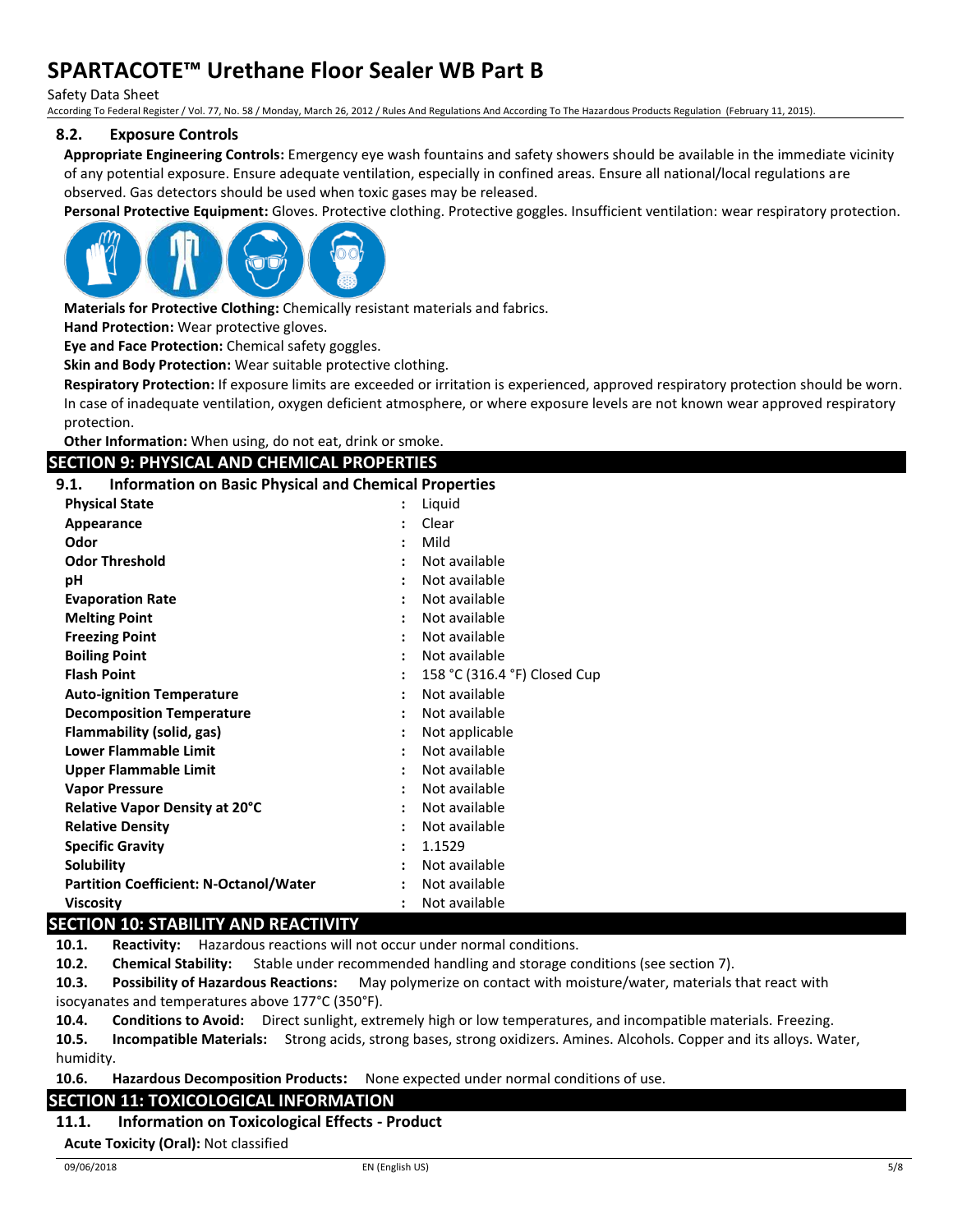Safety Data Sheet

According To Federal Register / Vol. 77, No. 58 / Monday, March 26, 2012 / Rules And Regulations And According To The Hazardous Products Regulation (February 11, 2015).

#### **Acute Toxicity (Dermal):** Not classified

**Acute Toxicity (Inhalation):** Inhalation:dust,mist: Harmful if inhaled.

### **LD50 and LC50 Data:**

#### **SPARTACOTE™ Urethane Floor Sealer WB Part B**

**ATE US/CA (dust, mist)** 2.68 mg/l/4h

**Skin Corrosion/Irritation:** Causes skin irritation. **Eye Damage/Irritation:** Causes serious eye irritation.

**Respiratory or Skin Sensitization:** May cause an allergy or asthma symptoms or breathing difficulties if inhaled. May cause an allergic

skin reaction.

**Germ Cell Mutagenicity:** Not classified

**Carcinogenicity:** Not classified

**Specific Target Organ Toxicity (Repeated Exposure):** Not classified

**Reproductive Toxicity:** Not classified

**Specific Target Organ Toxicity (Single Exposure):** May cause respiratory irritation.

**Aspiration Hazard:** Not classified

**Symptoms/Injuries After Inhalation:** Inhalation is likely to cause adverse health effects including but not limited to: irritation, difficulty breathing, and unconsciousness. Irritation of the respiratory tract and the other mucous membranes. Exposure may produce cough, mucous secretions, shortness of breath, chest tightness or other symptoms indicative of an allergic/sensitization reaction. **Symptoms/Injuries After Skin Contact:** Redness, pain, swelling, itching, burning, dryness, and dermatitis. May cause an allergic skin reaction.

**Symptoms/Injuries After Eye Contact:** Contact causes severe irritation with redness and swelling of the conjunctiva.

**Symptoms/Injuries After Ingestion:** Ingestion may cause adverse effects.

**Chronic Symptoms:** None expected under normal conditions of use.

### **11.2. Information on Toxicological Effects - Ingredient(s)**

**LD50 and LC50 Data:**

| Hexamethylene diisocyanate homopolymer (28182-81-2)                                                                      |                                              |  |
|--------------------------------------------------------------------------------------------------------------------------|----------------------------------------------|--|
| <b>LC50 Inhalation Rat</b>                                                                                               | 18500 mg/m <sup>3</sup> (Exposure time: 1 h) |  |
| <b>LC50 Inhalation Rat</b>                                                                                               | 4.625 mg/l/4h                                |  |
| Cyclohexanamine, N,N-dimethyl-, compounds with 3-(cyclohexylamino)-1-propanesulfonic acid-blocked 1,6-diisocyanatohexane |                                              |  |
| homopolymer (666723-27-9)                                                                                                |                                              |  |
| ATE US/CA (gas)                                                                                                          | 4,500.00 ppmV/4h                             |  |
| <b>ATE US/CA (vapors)</b>                                                                                                | 11.00 mg/l/4h                                |  |
| ATE US/CA (dust, mist)                                                                                                   | 1.50 mg/l/4h                                 |  |
| Hexamethylene diisocyanate (822-06-0)                                                                                    |                                              |  |
| LD50 Oral Rat                                                                                                            | 959 mg/kg                                    |  |
| <b>LD50 Dermal Rat</b>                                                                                                   | > 7000 mg/kg                                 |  |
| <b>LD50 Dermal Rabbit</b>                                                                                                | 593 mg/kg                                    |  |
| <b>LC50 Inhalation Rat</b>                                                                                               | $0.06$ mg/l/4h                               |  |
| <b>SECTION 12: ECOLOGICAL INFORMATION</b>                                                                                |                                              |  |
| 12.1.<br><b>Toxicity</b>                                                                                                 |                                              |  |
| <b>Ecology - General:</b> Harmful to aquatic life with long lasting effects.                                             |                                              |  |
| Hexamethylene diisocyanate (822-06-0)                                                                                    |                                              |  |

| LC50 Fish 1                                                                                     | 26.1 mg/l (Exposure time: 96 h - Species: Brachydanio rerio [static]) |  |
|-------------------------------------------------------------------------------------------------|-----------------------------------------------------------------------|--|
| ErC50 (algae)                                                                                   | $89.1 \,\mathrm{mg/l}$                                                |  |
| <b>Persistence and Degradability</b><br>12.2.                                                   |                                                                       |  |
| SPARTACOTE™ Urethane Floor Sealer WB Part B                                                     |                                                                       |  |
| May cause long-term adverse effects in the environment.<br><b>Persistence and Degradability</b> |                                                                       |  |
| <b>Bioaccumulative Potential</b><br>12.3.                                                       |                                                                       |  |
| SPARTACOTE™ Urethane Floor Sealer WB Part B                                                     |                                                                       |  |
| <b>Bioaccumulative Potential</b>                                                                | Not established.                                                      |  |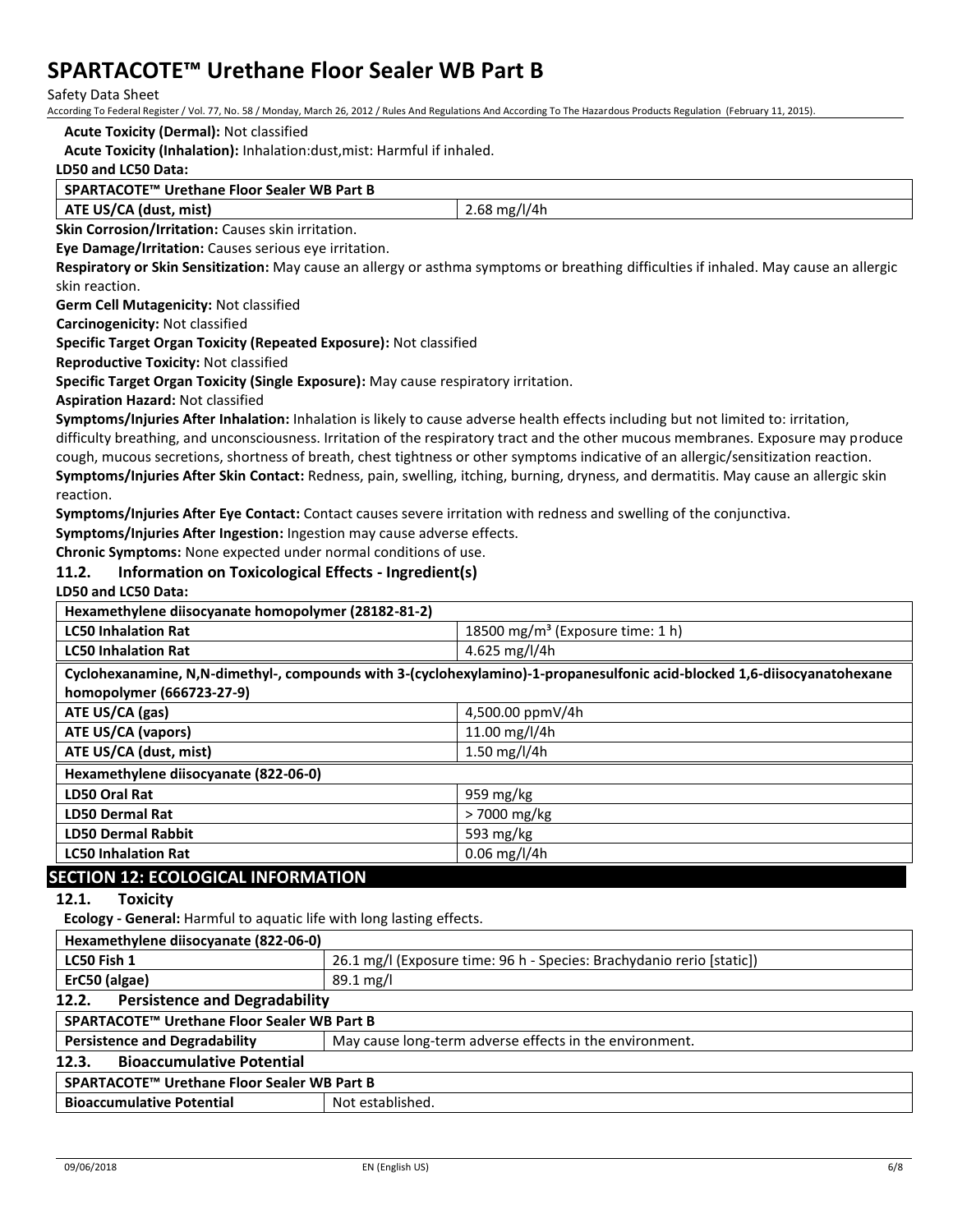Safety Data Sheet

According To Federal Register / Vol. 77, No. 58 / Monday, March 26, 2012 / Rules And Regulations And According To The Hazardous Products Regulation (February 11, 2015).

### **12.4. Mobility in Soil** Not available

## **12.5. Other Adverse Effects**

**Other Information:** Avoid release to the environment.

## **SECTION 13: DISPOSAL CONSIDERATIONS**

### **13.1. Waste treatment methods**

**Waste Disposal Recommendations:** Dispose of contents/container in accordance with local, regional, national, territorial, provincial, and international regulations.

**Ecology - Waste Materials:** Avoid release to the environment. This material is hazardous to the aquatic environment. Keep out of sewers and waterways.

## **SECTION 14: TRANSPORT INFORMATION**

The shipping description(s) stated herein were prepared in accordance with certain assumptions at the time the SDS was authored, and can vary based on a number of variables that may or may not have been known at the time the SDS was issued.

- 14.1. **In Accordance with DOT** Not regulated for transport
- 14.2. In Accordance with IMDG Not regulated for transport
- 14.3. In Accordance with IATA Not regulated for transport
- 14.4. In Accordance with TDG Not regulated for transport

| <b>ISECTION 15: REGULATORY INFORMATION</b> |                               |  |
|--------------------------------------------|-------------------------------|--|
| 15.1.                                      | <b>US Federal Regulations</b> |  |

| SPARTACOTE™ Urethane Floor Sealer WB Part B                               |                                                                                                                          |
|---------------------------------------------------------------------------|--------------------------------------------------------------------------------------------------------------------------|
| <b>SARA Section 311/312 Hazard Classes</b>                                | Health hazard - Specific target organ toxicity (single or repeated                                                       |
|                                                                           | exposure)                                                                                                                |
|                                                                           | Health hazard - Respiratory or skin sensitization                                                                        |
|                                                                           | Health hazard - Skin corrosion or Irritation                                                                             |
|                                                                           | Health hazard - Serious eye damage or eye irritation                                                                     |
|                                                                           | Health hazard - Acute toxicity (any route of exposure)                                                                   |
| Hexamethylene diisocyanate homopolymer (28182-81-2)                       |                                                                                                                          |
| Listed on the United States TSCA (Toxic Substances Control Act) inventory |                                                                                                                          |
| <b>EPA TSCA Regulatory Flag</b>                                           | XU - XU - indicates a substance exempt from reporting under                                                              |
|                                                                           | Chemical Data Reporting Rule (formerly the Inventory Update                                                              |
|                                                                           | Reporting Rule), i.e, Partial Updating of the TSCA Inventory Data                                                        |
|                                                                           | Base Production and Site Reports (40 CFR 711).                                                                           |
|                                                                           | Cyclohexanamine, N,N-dimethyl-, compounds with 3-(cyclohexylamino)-1-propanesulfonic acid-blocked 1,6-diisocyanatohexane |
| homopolymer (666723-27-9)                                                 |                                                                                                                          |
| Listed on the United States TSCA (Toxic Substances Control Act) inventory |                                                                                                                          |
| <b>EPA TSCA Regulatory Flag</b>                                           | P - P - indicates a commenced Premanufacture Notice (PMN)                                                                |
|                                                                           | substance.                                                                                                               |
|                                                                           | XU - XU - indicates a substance exempt from reporting under                                                              |
|                                                                           | Chemical Data Reporting Rule (formerly the Inventory Update                                                              |
|                                                                           | Reporting Rule), i.e, Partial Updating of the TSCA Inventory Data                                                        |
|                                                                           | Base Production and Site Reports (40 CFR 711).                                                                           |
| Hexamethylene diisocyanate (822-06-0)                                     |                                                                                                                          |
| Listed on the United States TSCA (Toxic Substances Control Act) inventory |                                                                                                                          |
| Subject to reporting requirements of United States SARA Section 313       |                                                                                                                          |
| <b>CERCLA RQ</b>                                                          | 100 lb                                                                                                                   |
| <b>SARA Section 313 - Emission Reporting</b>                              | 1%                                                                                                                       |
| 15.2.<br><b>US State Regulations</b>                                      |                                                                                                                          |
| Hexamethylene diisocyanate (822-06-0)                                     |                                                                                                                          |
| U.S. - Massachusetts - Right To Know List                                 |                                                                                                                          |
| U.S. - New Jersey - Right to Know Hazardous Substance List                |                                                                                                                          |